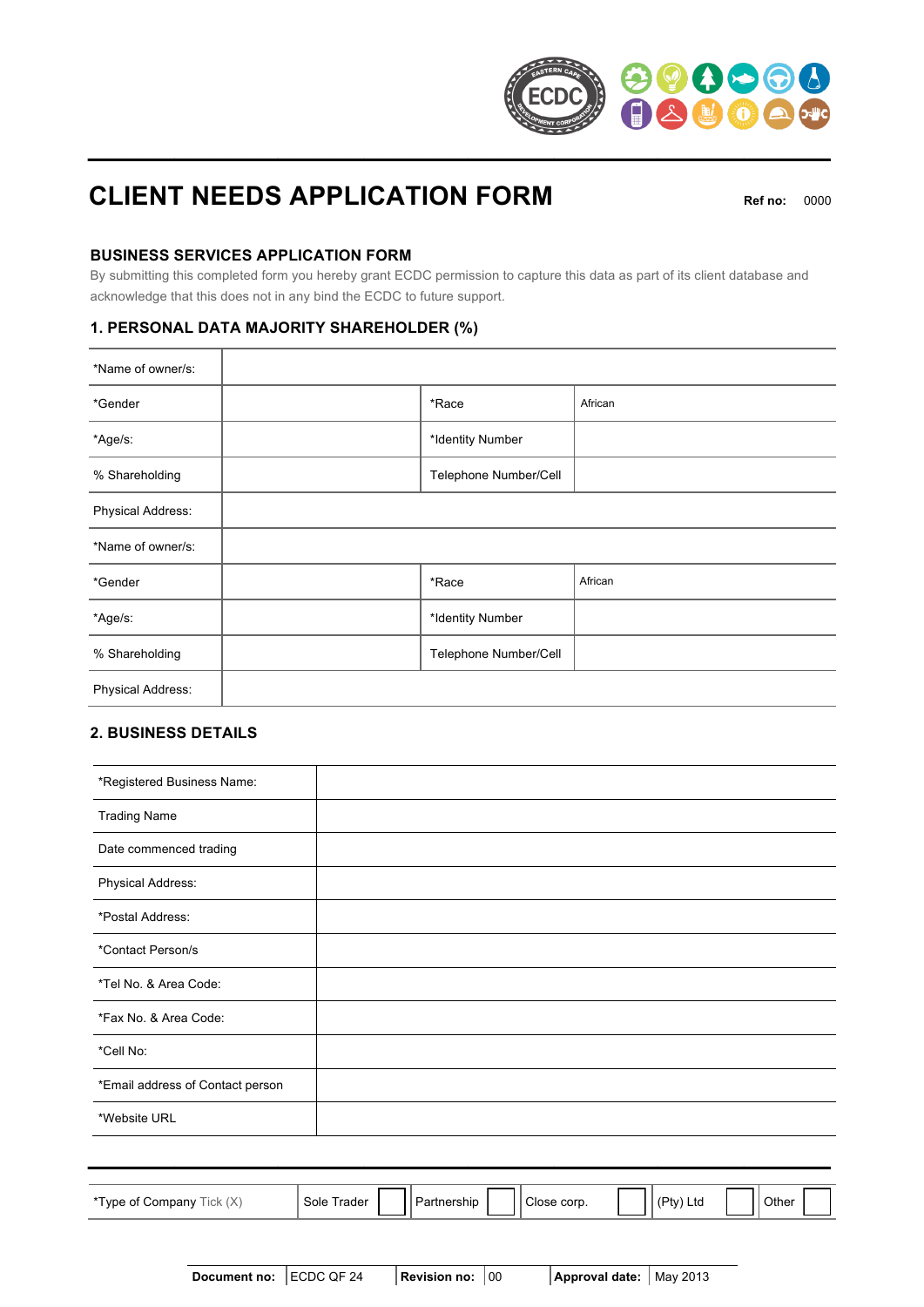| <b>Black</b>                       | White | Asian | Coloured | Total |
|------------------------------------|-------|-------|----------|-------|
|                                    |       |       |          |       |
|                                    |       |       |          |       |
| ammortization (EAITDA) for current |       |       |          |       |
|                                    |       |       |          |       |
|                                    |       |       |          |       |

# **3. ENTREPRENEUR (S) INFORMATION**

| Highest Level of Education                          | Primary |
|-----------------------------------------------------|---------|
| Other formal<br>qualifications/training<br>received |         |
| Years of work<br>experience in own<br>business      |         |
| Years of work<br>experience in other<br>businesses  |         |
| Last position held                                  |         |

**\_\_\_\_\_\_\_\_\_\_\_\_\_\_\_\_\_\_\_\_\_\_\_\_\_\_\_\_\_\_\_\_\_\_\_\_\_\_\_\_\_\_\_**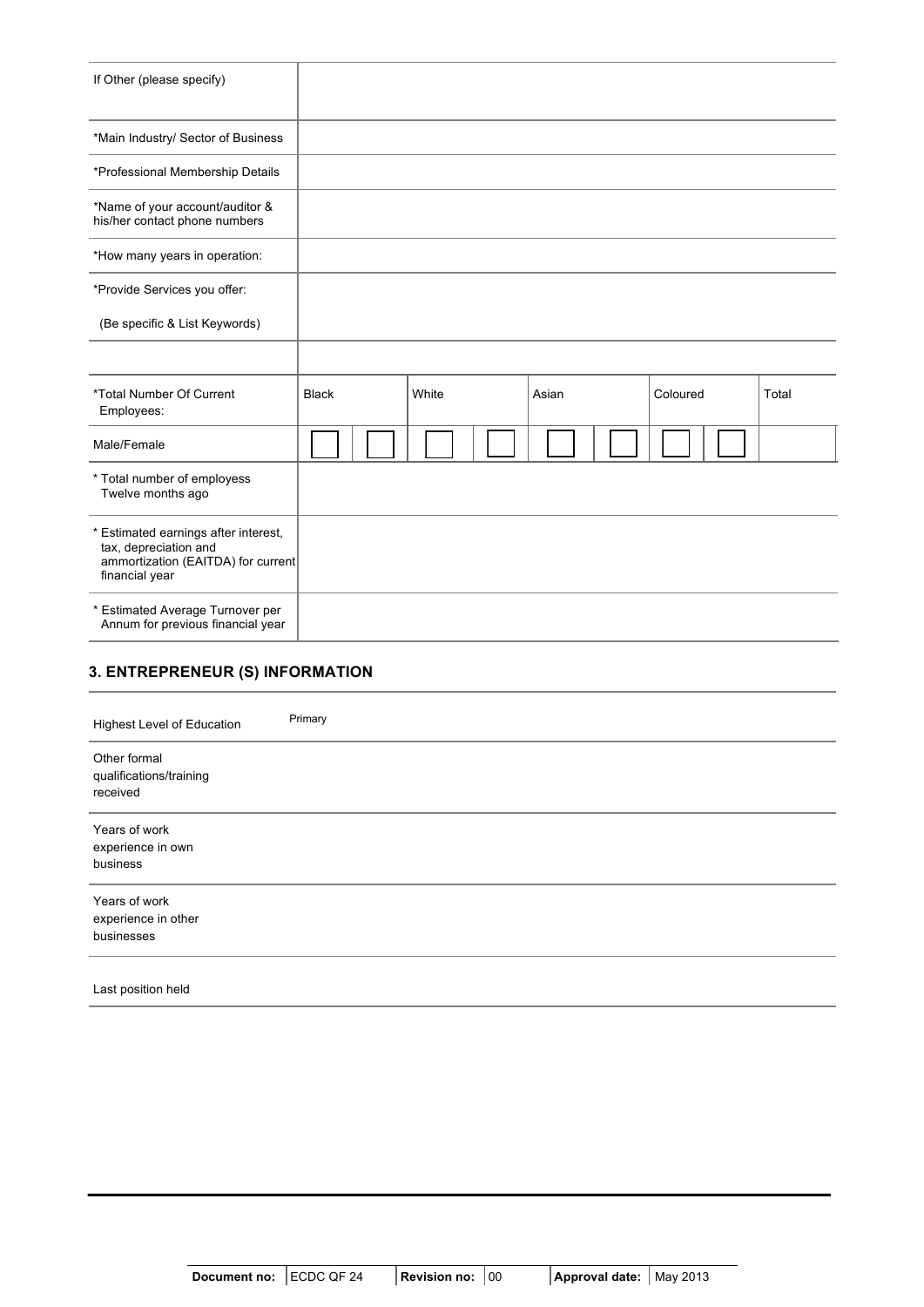| Names and phone<br>numbers of three<br>business references | Sole Trader  | Reference 1 | Reference 2 | Reference 3 |
|------------------------------------------------------------|--------------|-------------|-------------|-------------|
|                                                            | Name         |             |             |             |
|                                                            | Organisation |             |             |             |
|                                                            | Position     |             |             |             |
|                                                            | Phone no.    |             |             |             |

### **4. LEGAL STATUS**

| *Vat Registration No. (if applicable)                                       |     |           |  |
|-----------------------------------------------------------------------------|-----|-----------|--|
| *Business Registration No.                                                  |     |           |  |
| *SARS Tax Registration No.                                                  |     |           |  |
| *UIF Registration No.                                                       |     |           |  |
| *Skills Levy Registration No.                                               |     |           |  |
| *Plans for registration if not already<br>registered (please attach copies) |     |           |  |
| *Business/Company Profile<br>Attached?                                      | Yes | <b>No</b> |  |
| <b>Business Registration Forms</b><br>Attached?                             | Yes | <b>No</b> |  |
| <b>Business Tax Clearance Certificate</b><br>Attached?                      | Yes | <b>No</b> |  |
| <b>Business VAT Registration</b><br>Certificate Attached?                   | Yes | No        |  |
| Entrepreneur's ID Document                                                  |     |           |  |

# **5. B-BBEE STATUS**

| *Category                  | Up Enterprise<br>Start<br>(In first year of incorporation or formation) |   |
|----------------------------|-------------------------------------------------------------------------|---|
|                            | Exempt Micro Enterprise (Turnover >R5m)                                 |   |
|                            | Qualifying Small Enterprise<br>(Turnover between R5 - R35m)             |   |
|                            | <b>Generic Enterprise</b><br>(Turnover <r35m)< td=""><td></td></r35m)<> |   |
| *B-BBEE Contribution level | 5<br>16<br>$\overline{2}$<br>3<br>4<br>$\overline{\phantom{a}}$<br>٠    | 8 |
|                            |                                                                         |   |